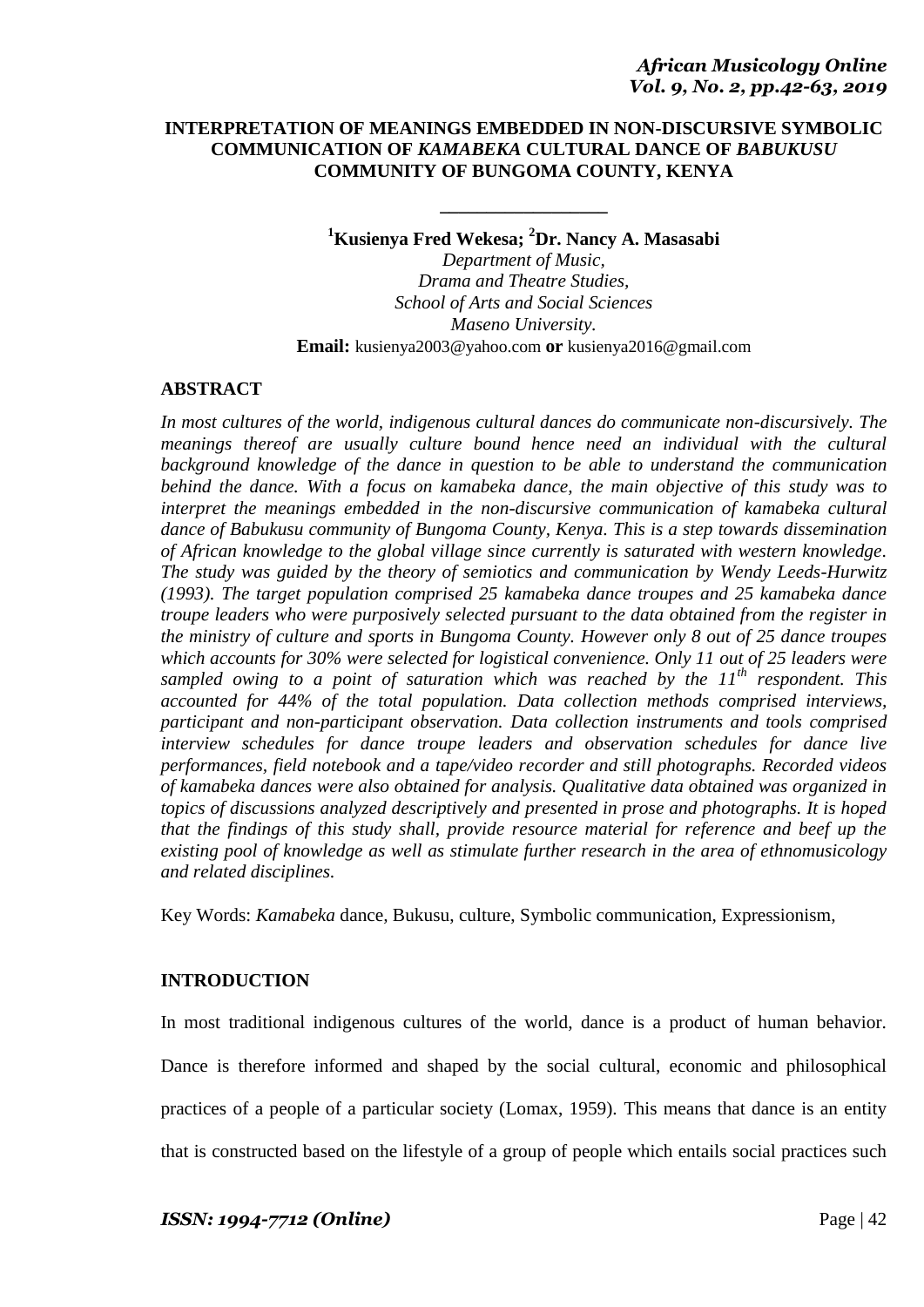as birth and naming ceremonies, initiation, marriage and burial rites. These practices are also governed by the code of ethics that spells out the dos and don"ts within a particular society. This also includes socio-economic practices that inform the day today lifestyle of a particular people.

## **Performance dynamics of dances of Africa**

Indigenous dances of Africa were a social activity which also encompassed all aspects of life (Nketia, 1988). Hence dance was organized and performed when members of a given society came together during various social occasions (contexts) for various social purposes which included occasions such as: birth, naming, initiation, marriage, burial rites, worship, recreation, edutainment and ritual purposes. This means that Music and dance was functional and had meaning in these social events and day to day activities.

Dances of Africa enact societal ethos. Dances teach societal values, social etiquette and social responsibilities in terms of the roles members of the society play as young children, youth, adults and old people. As such dances explore themes that range from social, historical, economic, ritual, political as well as philosophical (Nketia,1988). Dances of Africa have two main components: The expressive component (expressionism) and the symbolic component (communication).

## *Expressionism component of dance*

The expressionism component of dance deals with the physical aspects of the dance vocabulary. These include: body movements, choreography (formations and patterns), costumes and décor, structure and general presentation. For example, in the study of the expressionism aspects of dance, Ranger (1975) discusses the element of choreography explaining that the basic formation of African dance is in lines and circles. He observes that there is supernatural power in the circle, the curved, and the round. He adds that more complex shapes are formed through the

#### *ISSN: 1994-7712 (Online)* Page | 43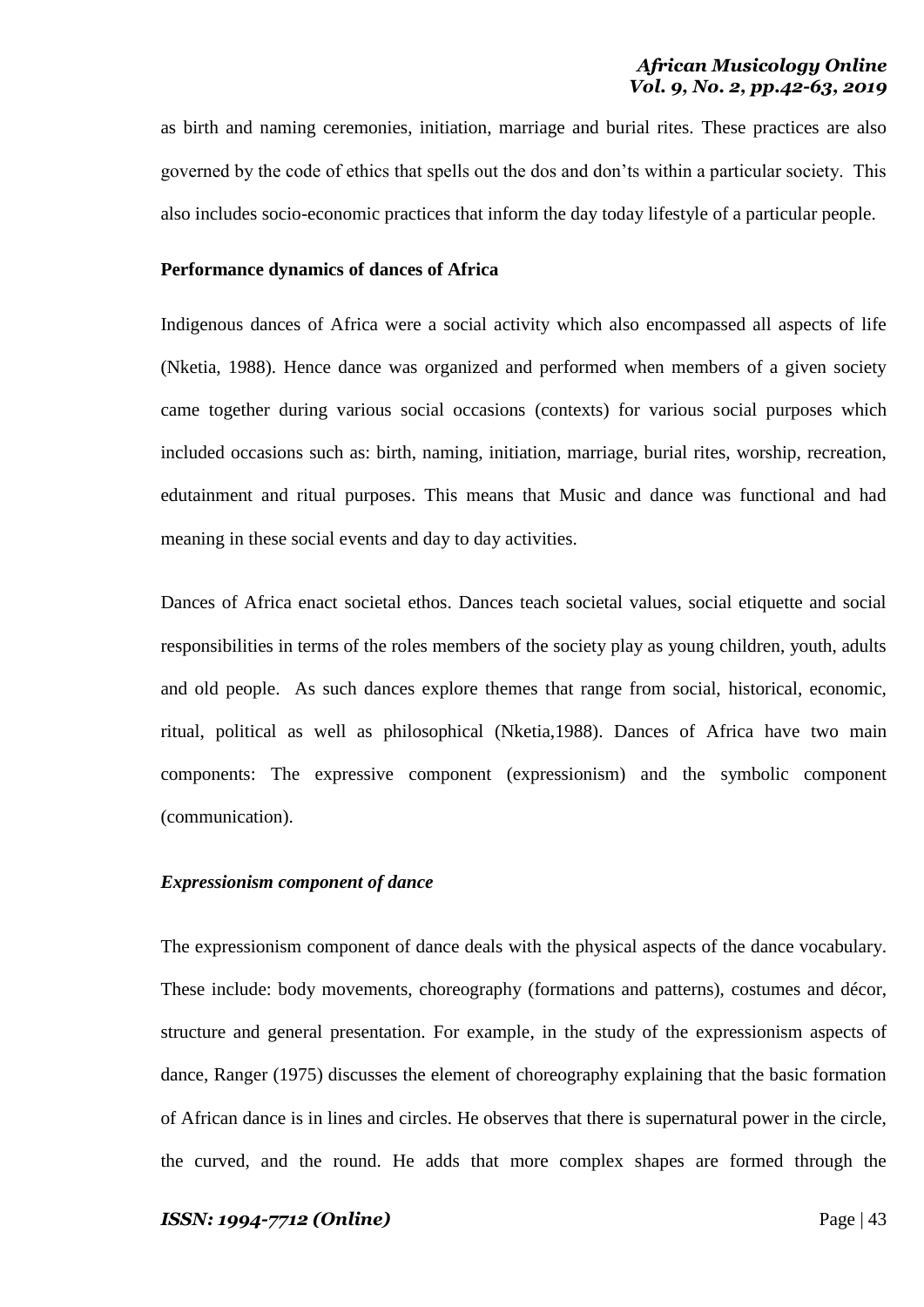combination of these basic forms, to create more sophisticated dance forms and style. Similar study was also carried out by Zake (2000). Zake discusses in general the social cultural contexts in which most Kenyan dances are performed. He concentrates his arguments on the dance structure, choreography and instrumental ensemble layout.

## *Symbolism component of dance (Communication)*

The symbolism component of dance deals with the expressionism aspects of dance as symbols and signals for communication. As such, the symbolism scholars regard dance in African context as a mode of communication. Therefore, symbolically, dance communicates messages that are culturally bound through physical aspects such as body movements, nonverbal cues, instruments, costumes and décor, props and visual devices during performance. Since dance is a cultural phenomenon, it therefore implies that it is only those with cultural background knowledge of the dance in question that can understand the message behind the dance. This mode of communication is what is referred to by Trump (1964) as non-discursive symbolic communication. Therefore, the main focus of symbolism theory is the interpretation of meanings embedded in the physical aspects that are involved in the overall rendition of the dance.

For instance, Lomax (1959) gives examples of meanings arising from interpretations of various symbols and nonverbal cues from some African dances. He states that in some cultures, mimes may show imitation of specific animal behavior which in turn may also evoke and induce human behavior such as attitude and emotion. He adds that a spear in some African cultures may symbolize war while drums may symbolize leadership. As much as Lomax (1959) has shed light on the examples of non-discursive symbolic meanings. His views are rather general in that they do not link the interpreted meanings to a specific cultural setting. However, more specific examples are given by Makila (1978) who observes that, in Kenya among the *Sabaot* community, symbolic communication is shown through three types of spears namely: *Kasibet*,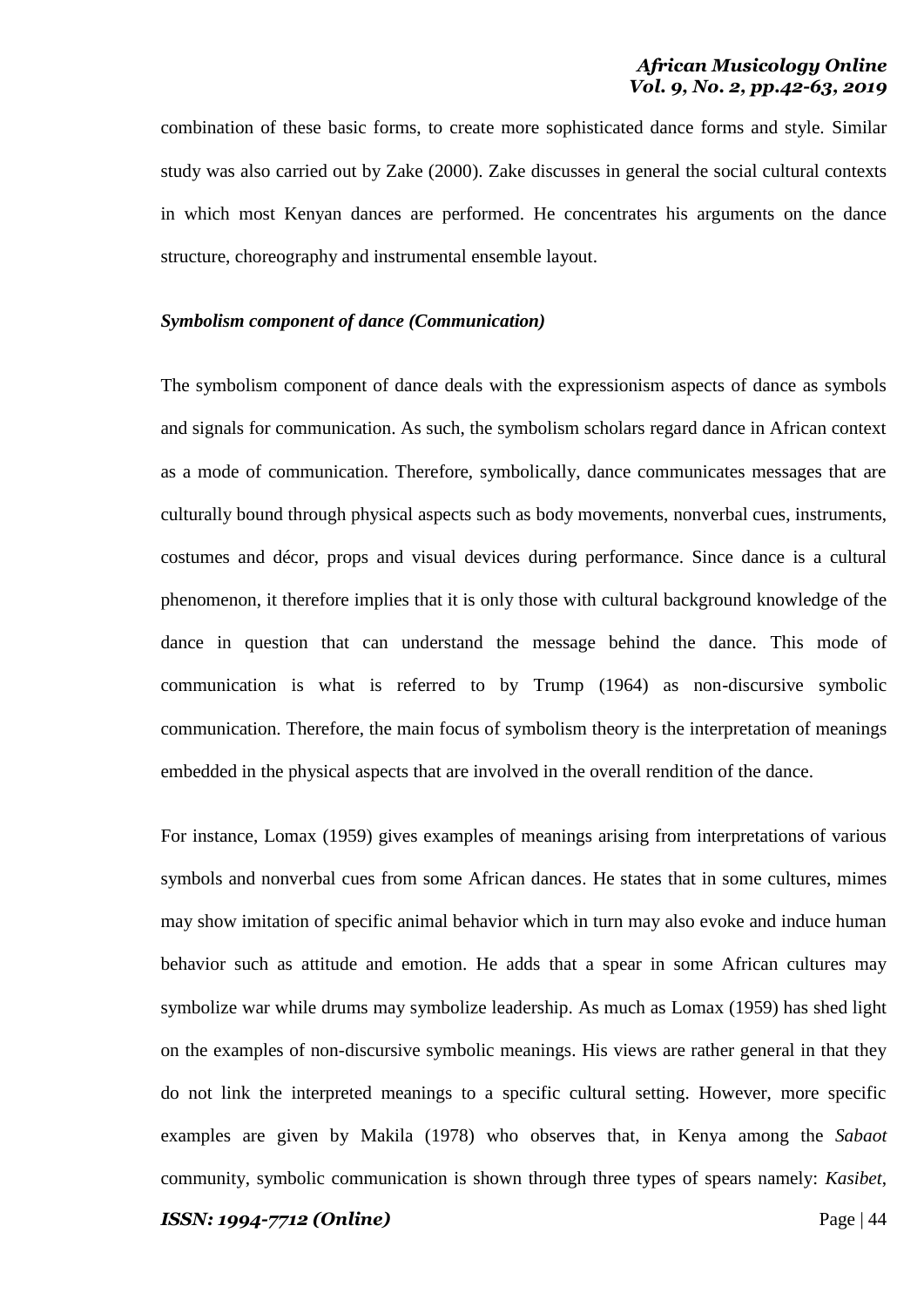*Merirachiit*, and *Ngotut*. *Kasibet* symbolizes hunting, *Merirachiit* represents peace and may also be used as a weapon if need arises and *Ngotut* purely symbolizes peace.

In the study of the symbolic behavior of costumes in dances of Africa, Seeger (1961) explains that the costumes may symbolize the social organization of a given culture in terms of social responsibilities. This include the roles members of the society play as young children, youth, adults and old people. He also notes that costumes may also symbolize social ethos such as societal values, social etiquette and the general social order in a given cultural setting.

Alphonse (2005) Observes that Masquerades in dance take a number of different forms. He explains that some masquerades are representative. For example, many of the pastoral and nomadic groups of Sudan, Kenya and Uganda perform dances portraying the cattle upon which their livelihood depends. The Karamojong dances usually imitate the movements of cattle, shaking their heads like bulls or cavorting like young cows. In the guegblin dance of the Ivory Coast, dancers perform an acrobatic stilt dance traditionally understood as a mediation between the ancestors and the living.

In *Ramogi* dance of the *Luo* community of Kenya, Omolo-ongati, (2008)gives specific example of symbolic communication when she observes that the movements represent a bird taking off. She also notes that the Ostrich feathers worn by the dancers symbolize beauty and courage. She concludes by explaining that the towering circles of Ostrich feathers that the dancers wear represent the courage they will need to dance before the audience and stir their emotions. See plate 1.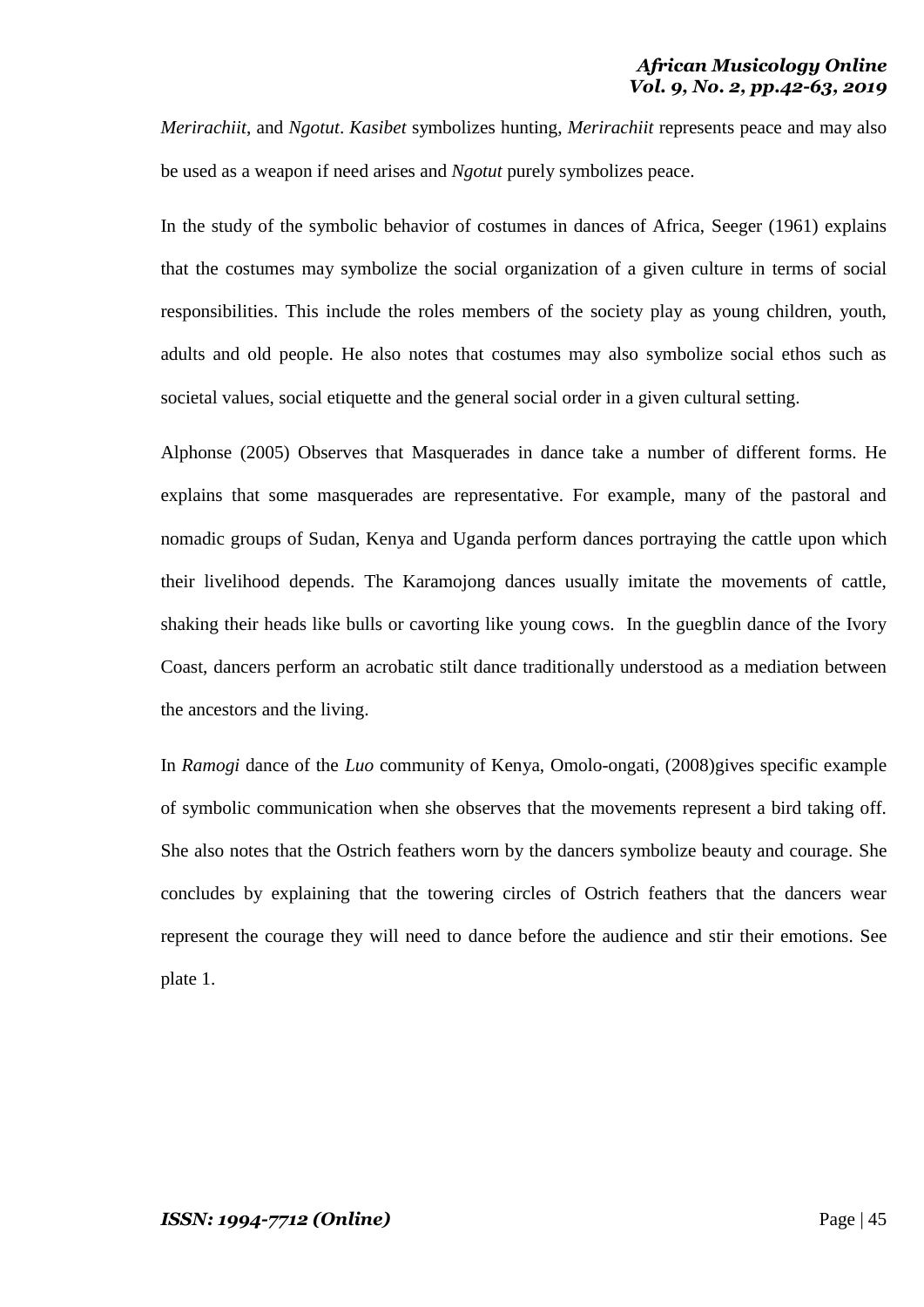

**Plate 1.** A photograph showing the Ostrich feathers worn by Ramogi dancers Source: Kusienya Fred Wekesa

Omolo-Ongati (2008) states that in *dudu* dance among the *luo* community, the sisal skirts worn during the performance symbolize the behavior of the waves of the lake that the fishermen experience while rowing the boat. The wave"s behavior is in a way that keeps on changing the direction of flow from time to time. Hence the sisal skirts are also gyrated in a manner to reflect this scenario in a performance setting. See plate 2.



**Plate 2:** A photograph showing *dudu* dancers in sisal skirts. Source: Kusienya Fred Wekesa

In *Isikuti* dance among the *Isukha* /*Idakho* of Kenya, there is a set of three *Isikuti* drums. The smallest drum is called *Isikutimwana* or *mutiti*, which symbolizes a child. The *Isukutimwana* is also known as *Isukutingapa* which also denotes its mnemonic sounds. The middle drum is known as *Isukuti mama* or *Shiseti,* which means 'mother', symbolizing the mother figure and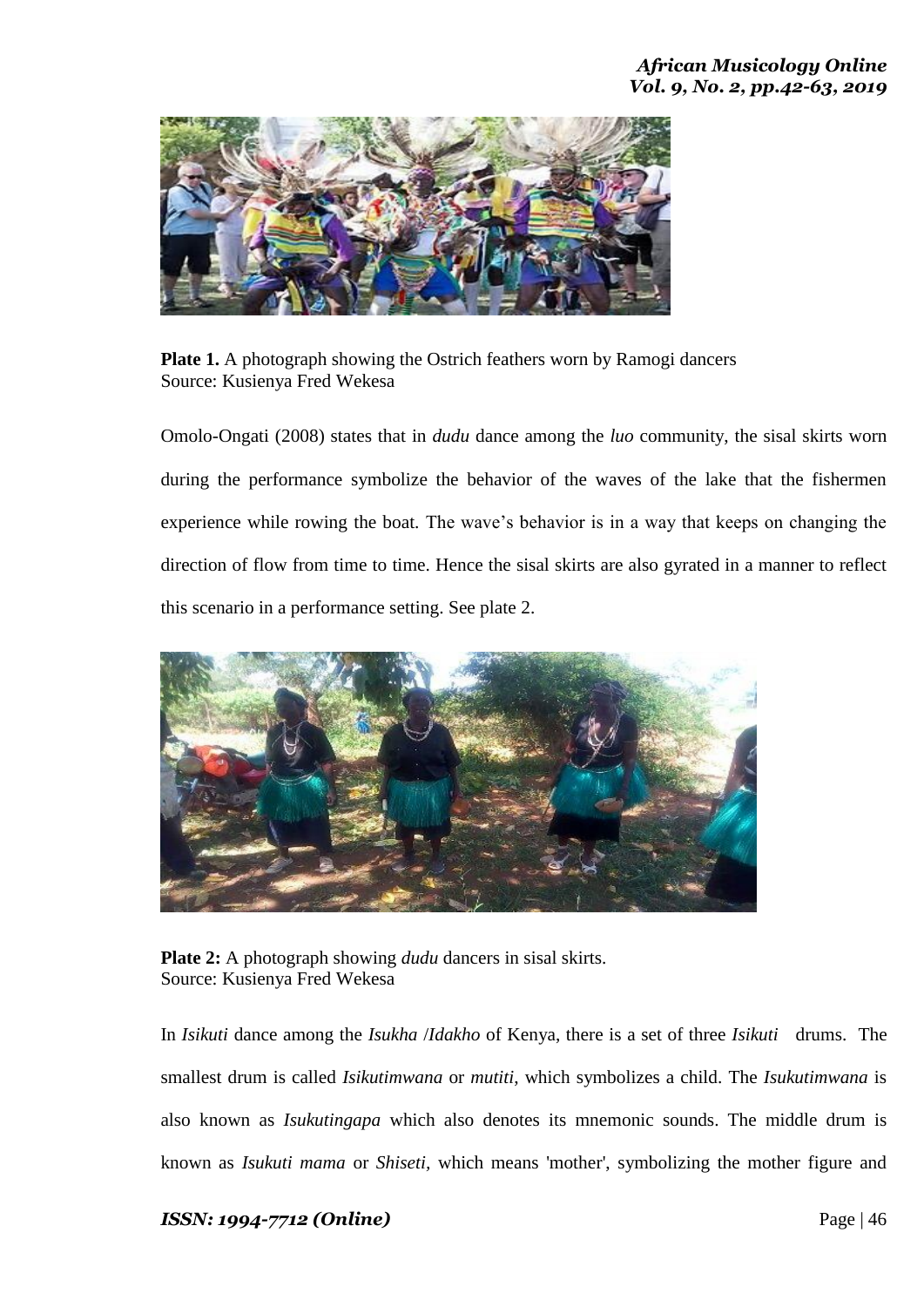finally *Isukuti Isatsa* which symbolizes a father figure. This means that when the three drums are played together, they symbolize unity in a family, division of roles and communal working (Miya, 2010). See plate 3.



**Plate 3**: A photograph showing *isikuti* drums. From left *isikuti* mama, middle *isikuti* papa and right *isikuti* mwana. Source: Kusienya Fred Wekesa

# *Kamabeka* **dance**

*Kamabeka* is a *Babukusu* name for shoulders. *Kamabeka* dance is therefore a traditional cultural dance of the *Babukusu* community of Bungoma County whose principal movements involve the shaking of the shoulders. Wanyama (2009:03) notes that "as the *kamabeka* dance performance goes on, people in attendance join in ad lib by dancing the *kamabeka* dance as they sing along in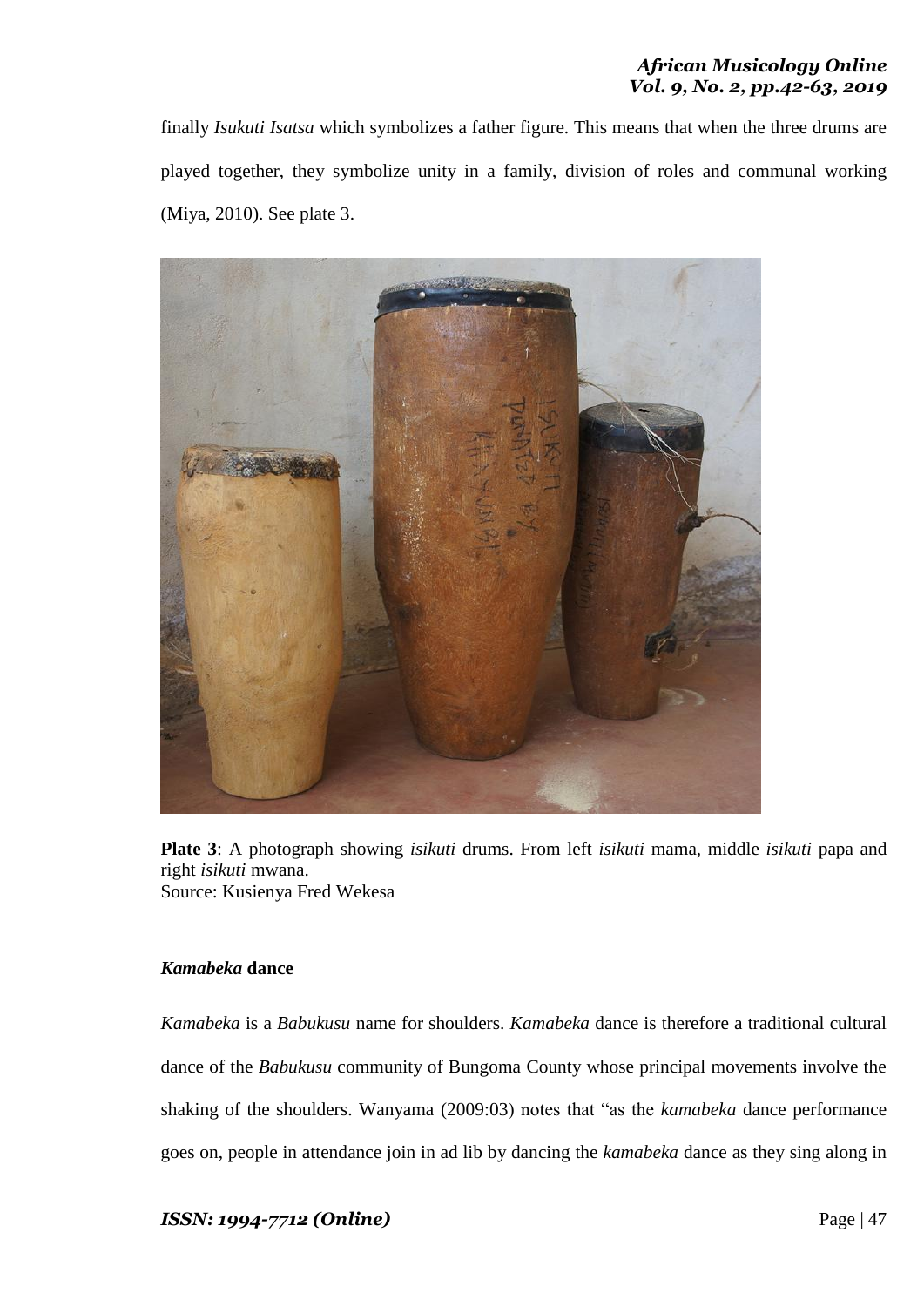response to the soloist". He explains that "traditionally, the *kamabeka* dance is characterized by the freedom of individual dancers to display personal idiosyncratic flares without observing strict patterns and formations". He concludes that "in most cases, dancers form circular patterns and/or dance in pairs".



**Plate 4.** *Kamabeka* dance in free style **Plate 5.** *Kamabeka* dance in linear pattern Source: Photo by Kusienya Fred Wekesa Source: Photo by Kusienya Fred Wekesa

# **THEORETICAL FRAMEWORK**

The study was guided by the theory of semiotics and communication by WendyLeeds-Hurwitz (1993). The theory describes communication as a human symbolic activity, while semiotic is the study of sign system, which operates as a symbol or signal. That in a dance performance, meaning may be contained in possible features such as movements of various body parts, patterns and formations and rhythm of events. Hanna (1979) adds to this, stating that the theory of semiotics covers concepts such as signs, codes, culture and non-verbal communication. The theory is concerned with dance philosophy relating to the themes, symbols and the meanings behind dance movements. On the other hand she adds that Choreology is concerned with communicative value arising from movement analysis such as foot works, body movements and their associations to each other within a dance performance situation. It therefore explores the communicative, physical, mental, emotional and artistic aspects of dance as a medium of human expression and interaction in relation to a specific social setting. In the circumstances of this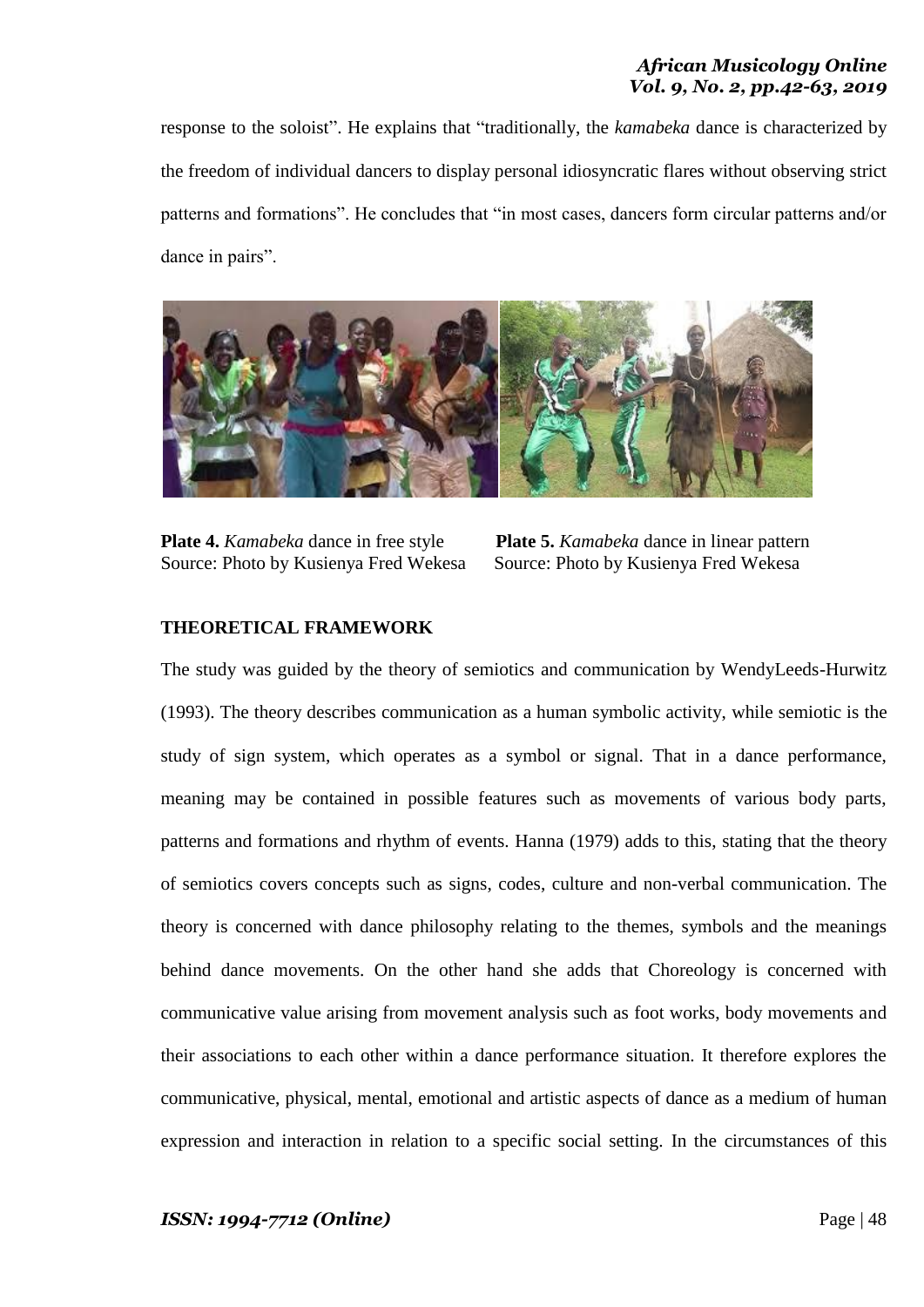study, this theory was found suitable since its facets are congruous with the main objective of this study.

## **LITERATURE REVIEW**

In the study of Yabara, a welcoming dance of West Africa, Nketia (1988) observes that the dance is marked by the beaded Net Covered Gourd Rattle (Sekere-pronounced as Shake-er-ay). He contends that it is usually thrown into the air to different heights by the female dancers to mark tempo and rhythm changes. This is an impressive spectacle, as all the dancers will throw and catch them at the same time. Nketia"s arguments allude to the symbolic communication by the beaded net covered Gourd Rattle which is relevant to the objectives of this study. However, the symbolic communication associated with other components such as body movements, formations, musical instruments of the Yabara dance were not captured which was the essence of this study.

Alphonse (2005) provides specific examples of symbolic communication through Masquerades noting that, Masquerades in dance take a number of different forms. He explains that some masquerades are representative. For example, many of the pastoral and nomadic groups of Sudan, Kenya and Uganda perform dances portraying the cattle upon which their livelihood depends. The *Karamojong* dances usually imitate the movements of cattle, shaking their heads like bulls or cavorting like young cows. In the *guegblin* dance of the Ivory Coast, dancers perform an acrobatic stilt dance traditionally understood as a mediation between the ancestors and the living. The views given by Alphonse were significant in anchoring this study since he has exposed the meanings embedded in the non-discursive elements of the *karamojong* and *gueblin* dances which is the objective of this study.

Costumes, décor and regalia in *Indlum* dance of the Zulu of South Africa, a warrior dance symbolize war between the Zulu people and any kind of enemy or aggressor. Body movements which involve the rolling of the shoulder blades and contracting of the chest in *Ekista* dance of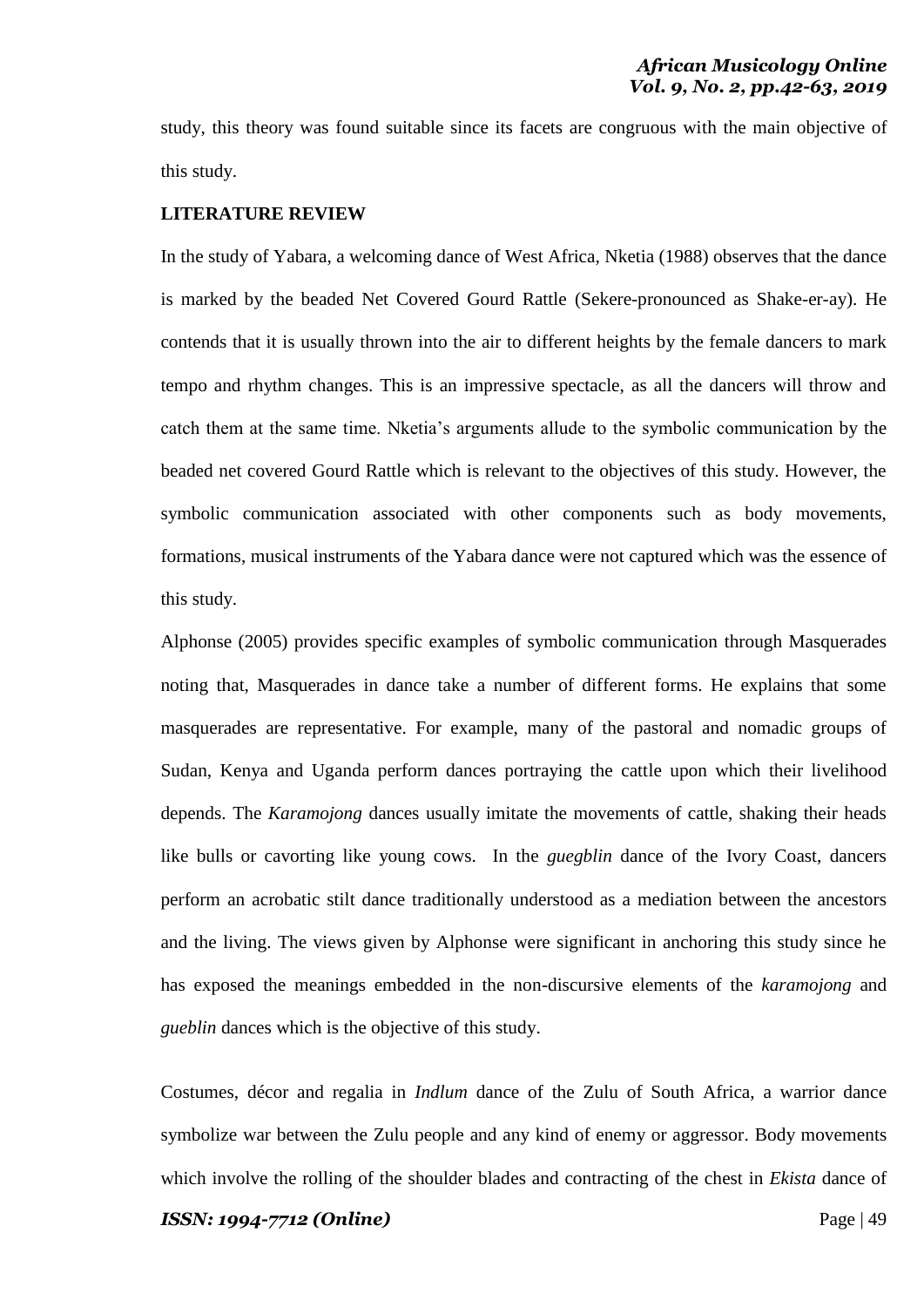Ethiopia symbolizes the crawling of a snake while the rhythmic patting of the body and fast leg movements in Pat dance of the Jola people of Senegal symbolize running away from an enemy or danger (Nzewi, 2005). The views by Nzewi anchor the study more in the sense that it provided the parameters by which the current study relied on in the interpretation process of the symbolic meaning associated with the dance especially the principal body movement which is the shoulders.

While analyzing the role of rhythm as a means of communication in Ivory Coast, Zake (1988) focuses on a puberty dance of the Ivory Coast in which he argues that the dance creates a rhythmic percussion through the movement of a body covered in cowrie shells. He adds that Rhythm frequently forms a dialogue between dancers, musicians, and audience. Zake"s views were found to inform this study, however, the symbolic communication behind the dialogue between the rhythm and the dancers was not brought out.

Kolinski (1965) observes that, in the *igbin* dance of the Yoruba of Nigeria, the order of the performers in the dance reflects their social standing and age, from the king down to the youngest at the gathering. Among the Asante of Ghana, the king reinforces his authority through a special royal dance, and traditionally he might be judged by his dancing skill. He contends that the dance also provides a forum for popular opinion and even satire within political structures. Spiritual leaders also use dance to symbolize their connection with the world beyond. As much as these views are applicable in anchoring this study, the symbolic communication associated with components such as costumes, paraphernalia and musical instruments were excluded.

In the Ivory Coast dance known as *Ziglibit*, Nzewi (1997) explains that the stamping of the feet reproduces the rhythm which represents the pounding of corn into meal. During the *Thieboubien* dance of Senegal, Nzewi notes that the dancers move their right arms in a manner that reflects people eating the food which in turn gives the dance its name. In Nigeria, Nzewi explains that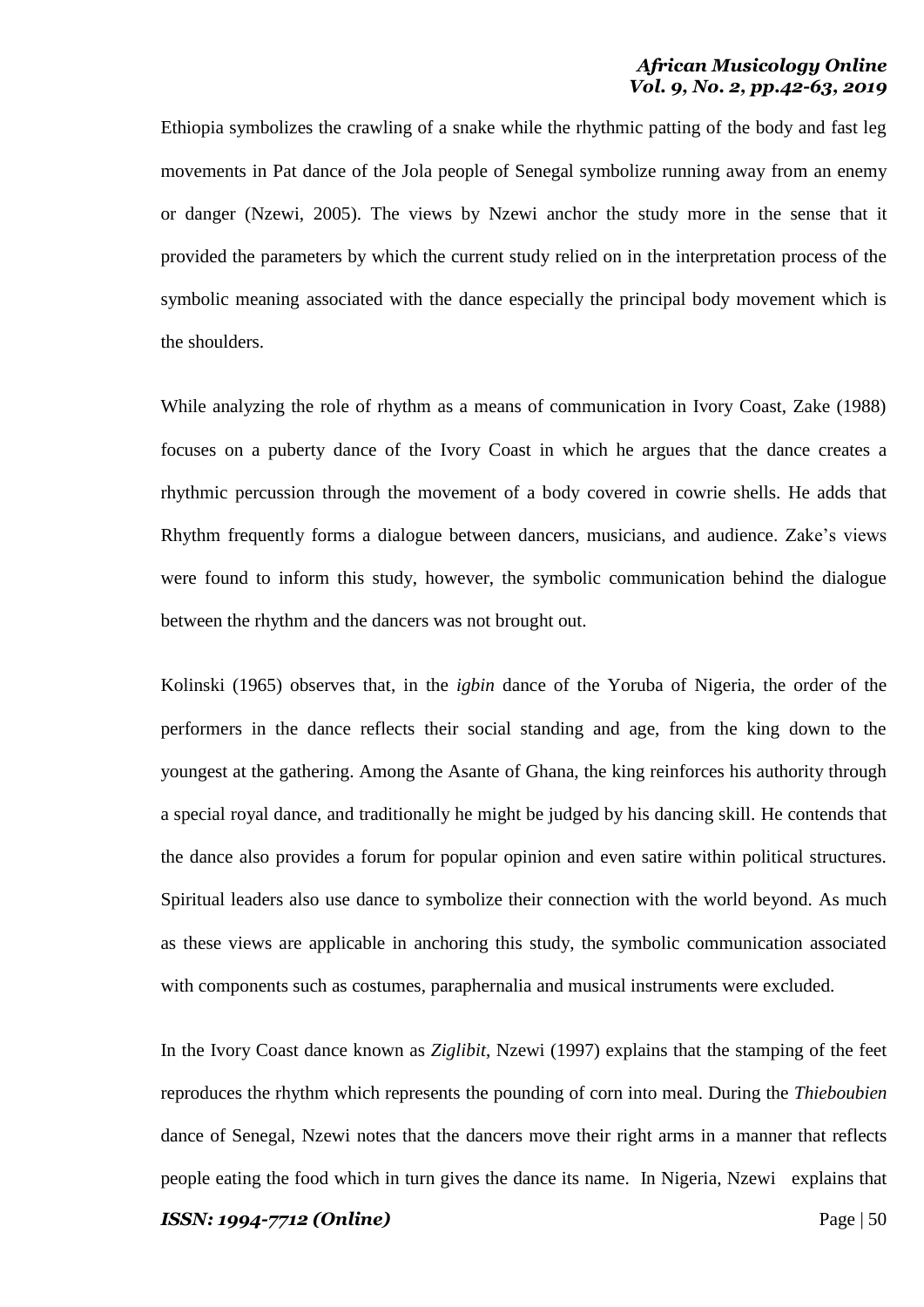the Nupe fishermen of Nigeria perform a dance choreographed to coincide with the motions of throwing fishing net into the waters. The foregoing scholars have exposed the symbolic communication associated with some aspects of the respective dances. This information was significant to this study in the sense that it lays bare the kind of meanings that can be associated with the various components that constitute *kamabeka* dance.

According to Nzewi (1997) one of the most characteristic aspects of African dance is its use of movements from daily life. By raising ordinary gestures to the level of art, these dances show the grace and rhythm of daily activities, from walking to pounding grain to chewing. He cites the *Agbekor* dance*,* an ancient dance once known as *Atamga* which comes from the Foh and Ewe people of Togo and Ghana which he argues is performed with horsetails. He explains that the movements of the dance mimic battlefield tactics, such as stabbing with the end of the horsetail. This dance he argues consists of phrases of movements. A phrase consists of a "turn," which occurs in every phrase, and then a different ending movement. These phrases are added back to back with slight variations within them. Although Nzewi has pointed out the overall symbolic meaning of the dance, perhaps it would be of greater value if he explained what the dance phrases represent. This was excluded in his analysis.

Nketia (1974) states that a rhythmic communication occurs amid the dancers and the drums in West Africa and between the dancers and the chorus in East Africa. He argues that the give-andtake dynamics found in African traditions all over the world reflects the rhythmic communication system among dancers, music and audience in traditional African dances. He explains that, the integration of performance and audience, as well as spatial environment, is one of the most noted aesthetic features of African dance. He notes that the one unifying aesthetic of African dance is the emphasis upon rhythm, which may be expressed by many different parts of the body or extended outside the body to rattles or costumes. He contends that African dances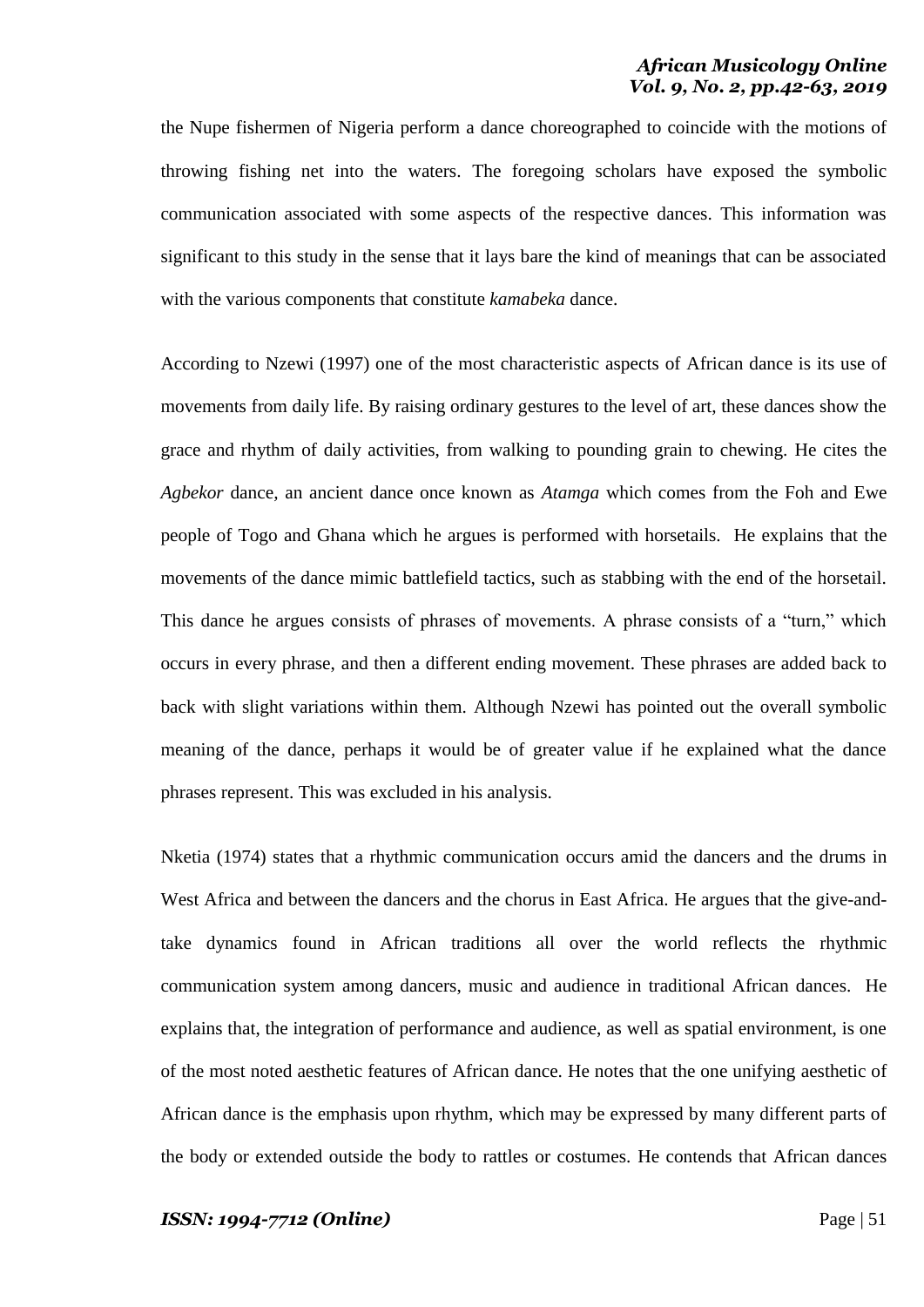may combine movements of any parts of the body, from the eyes to the toes, and the focus on a certain part of the body might have a particular social significance. He points out the Nigerian Urhobo women performing a dance during which they push their arms back and forth and contract the torso in synchronization with an accelerating rhythm beat by a drum being an aesthetic feature. Most of Nketia"s arguments relate to aesthetics associated with African dances. However, the only aspect that relates to symbolic communication is the element of rhythm which he does not specifically say what it communicates. This is the gap that this study sought to fill in *kamabeka* cultural dance of the *Bukusu* community.

Seeger (1961) explains that it is usually through the analysis of the symbolic component of the dance that one gets to understand what the dance enacts, evokes, represents, constructs or communicates and the meaning of the dance within the community. These views were important in anchoring and focusing this study in the area of non-discursive symbolic communication.

Nketia (1974) points out that highly energetic dances in some African cultures, show off boys' Stamina and are considered a means of judging physical health. He reiterates that the learning of the dance often plays an important part in the ritual of the occasion. For example, he argues that the girls among the *Lunda* of Zambia stay in seclusion practicing their steps before the comingof-age ritual. He adds that dance traditionally prepared people for the roles they played in the community. For example, he argues, some war dances prepared young men physically and psychologically for war by teaching them discipline and control while getting them into the spirit of battle. Some dances are a form of martial art themselves, such as Nigerian *korokoro* dances or the Angolan dances from which Brazilian capoeira is derived. Nketia (1974) gives a detailed analysis of the purpose of the dance which is realized through symbolic communication. These views are relevant to the study in the sense that they provide a yard stick that may be borrowed against which the symbolic communication in *kamabeka* dance may be determined.

#### *ISSN: 1994-7712 (Online)* Page | 52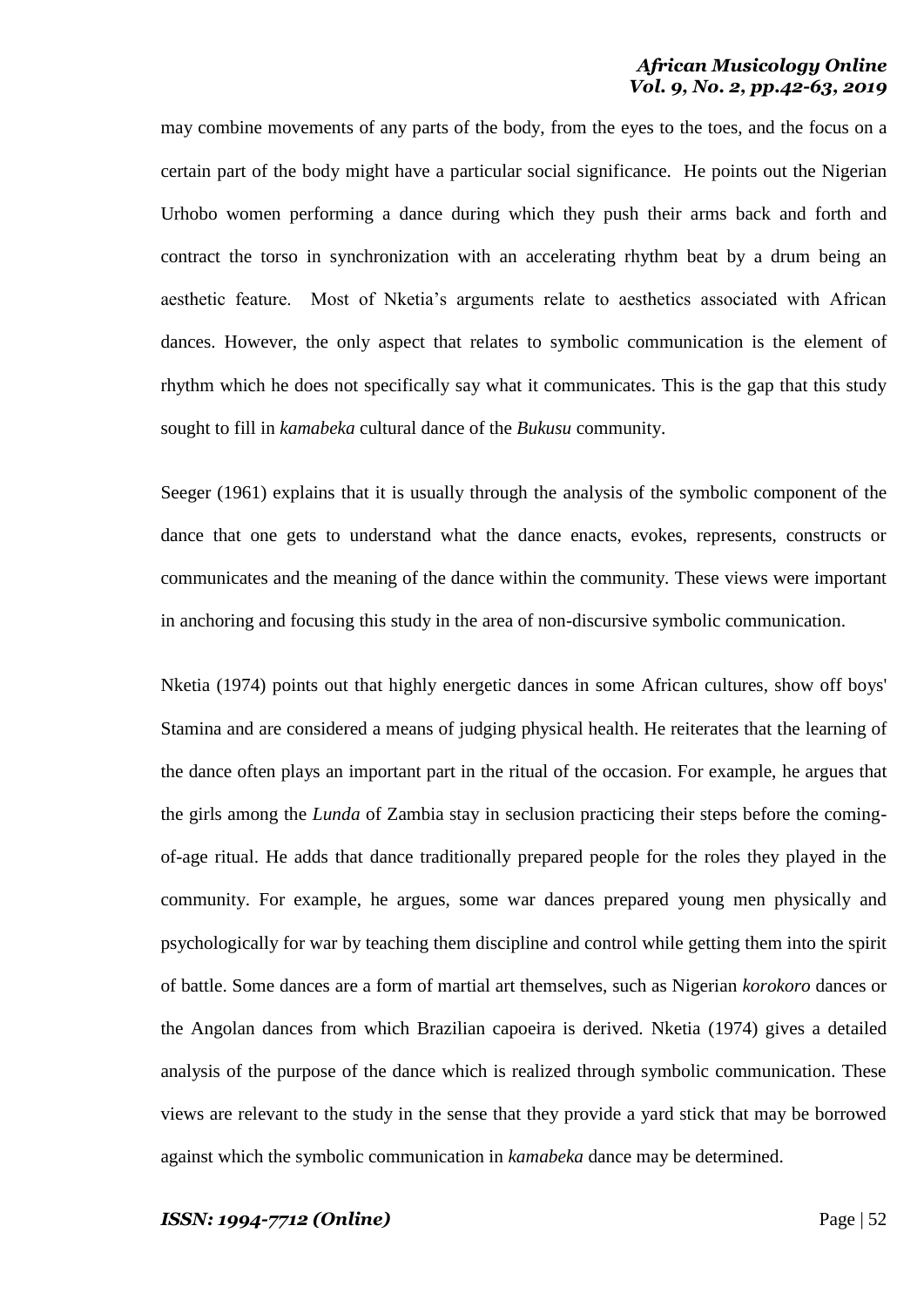Gitundu (2010) argues that the Maasai communities have structured dances performed in different occasions. For example, the Maasai Jumping dance which is also called "Adamu" in the Maasai language is a dance performed by Maasai warriors. He argues that they show their strength and stamina by leaping into the air one after the other as the rest of the warriors stand in a circle while they sing." The Maasai community he adds "do not use any musical instruments when performing their folk songs. Instead, women wear bells and rattle which create jiggling sound as they sing". Gitundu's arguments are useful in helping one understand the symbolic behavior characterized by the Maasai"s style of dancing where he points out that the leaping into the air is meant to show strength and stamina of the warriors. However, other than the accompaniment role played by the bells and rattles worn by the women during the dance, no information on the symbolic meaning of the costumes and props has been given. This study anticipated to address this in the *kamabeka* dance of the *Bukusu* community.

Regarding *Dudu* dance of the *Luo* community, Adamson (1967:25) argues that "When *Luos* dress in their traditional costumes and ornaments they deserve their reputation as the most picturesque people in Kenya". He contends that during most of their performances, the *Luo* wore costumes and decorated them not only to appear beautiful but also to enhance their movements. These costumes he adds, included sisal skirts (owelo), beads (ombulu\ tigo) worn around the neck and waist and red or white clay were used by the ladies." Adamson"s views about *Dudu* dance in terms of costumes and decor, ornaments among other elements lean more on performance craft and aesthetic value. Nothing on symbolic communication has been discussed which was the essence of this study.

According to Zake (2000) quoted in Wanyama (2006), in the *Luhya* marriage ceremonies, dancers exhibit the best of the art for the purpose of getting gifts. Wanyama adds to this observing that in the performance of Bukusu circumcision music, the dramatized dance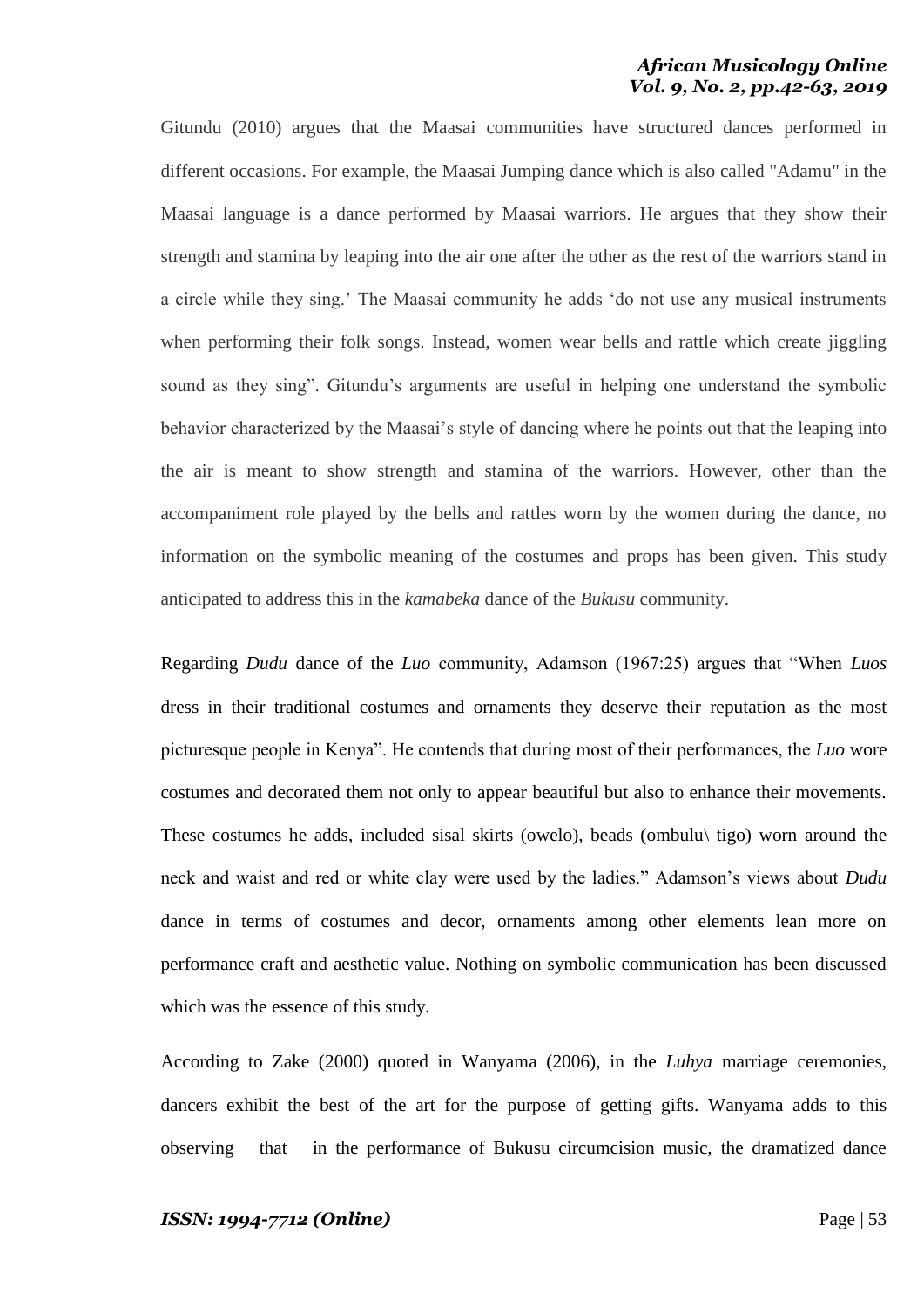postures, dance formations; gestures and facial expressions convey messages that go beyond mere dancing for the purpose of receiving gifts. The fact that Zake and Wanyama acknowledge that dance conveys messages that go beyond mere dancing through formations, gestures and facial expressions is significant information in anchoring this study. However, they did not delve deeper into establishing the exact messages that are conveyed through those formations, gestures and facial expressions an aspect that this study focuses on in *kamabeka* dance of the *Babukusu* Community.

In their studies on *Litungu* music which integrates with *kamabeka* dance, Zake (2000), Shitubi (2005) and Wanyama (2009) have put in perspective the general information that is fundamental in understanding *kamabeka* dance of the *Babukusu* community. However, their discussions have only highlighted typical surface layer features that define the expressive component of dance and nothing on the symbolic component. This is the gap that this study sought to fill.

## **MATERIALS AND METHODS**

This study employs an analytical research design. According to Rinehart and Winston (1986, p. 122) "analytical research involves the use of facts and information already available for analysis and making a critical evaluation of the material. It also involves an in-depth study and evaluation of available information in an attempt to explain complex phenomenon." This design was therefore useful in the interpretation of the meanings embedded in the aspects that are involved in the rendition of *kamabeka* dance of *Babukusu* community of Bungoma County. A total of 25 registered *kamabeka* dance troupes which also present themselves as *Litungu* music bands within Bungoma County were obtained through purposive sampling technique. However, for logistical convenience only 30% which translates to 8 dance troupes out of 25 which Babbie (1999) considers as a representative sample were selected. In the process of conducting interviews to the dance troupe leaders, appoint of saturation was reached by the  $10<sup>th</sup>$  respondent, hence only 10 respondents which translates to 40% were selected as the sample. Interviews, observation and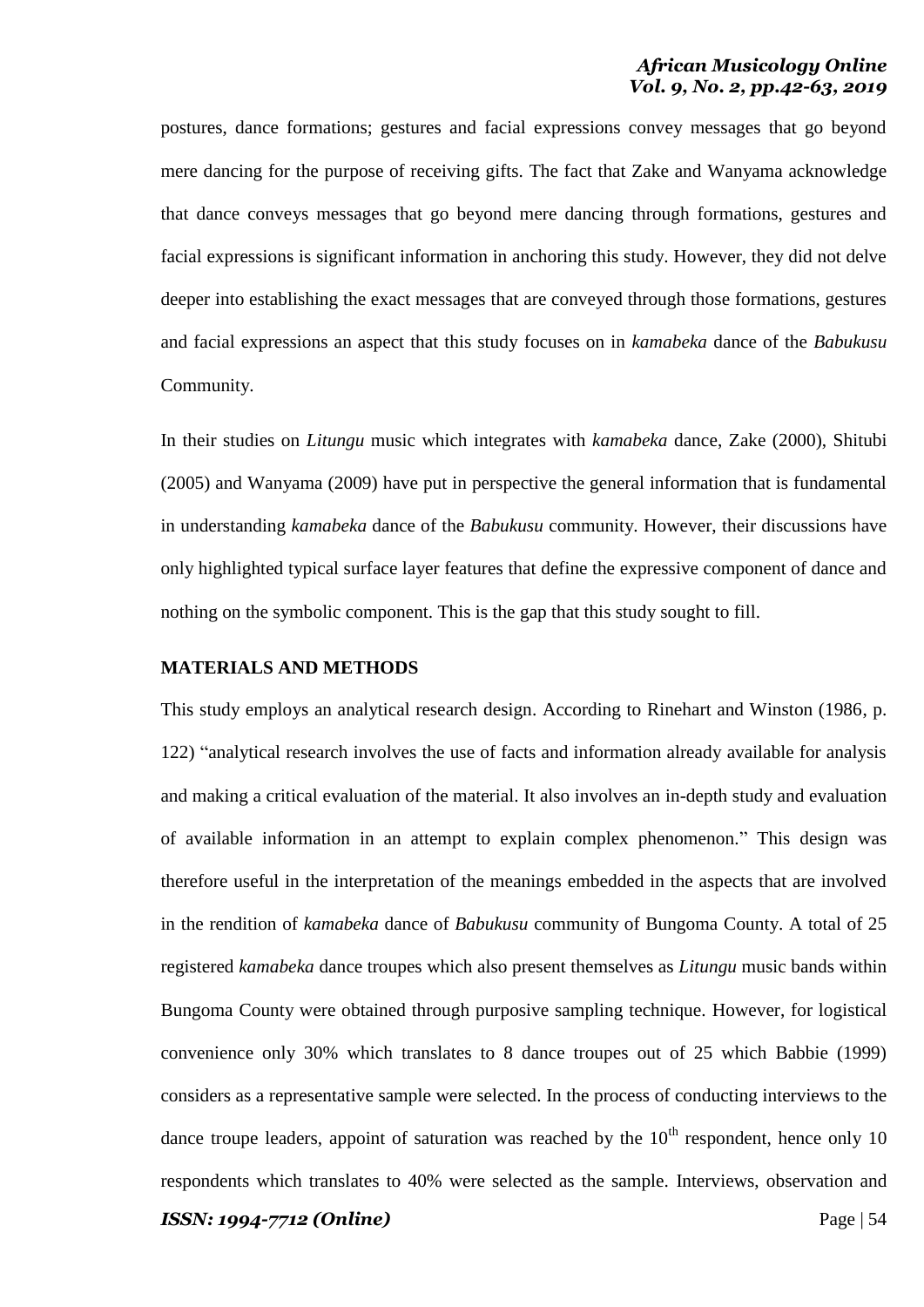document analysis were used as methods of data collection. This approach of using more than one method to collect data (Triangulation) helps one to counteract any biases that result from reliance on one source of information (Cohen & Manion, 1989).

According to Daniel Katz cited in Roy (2000), content analysis is a research technique for the objective, systematic and qualitative description of manifest content of communication. Since the study is descriptive, data collected from interviews, observations and documented sources was organized into topics of discussion and subjected to analysis by use of content analysis aspects and presented in prose and photographs.

## **FINDINGS OF THE STUDY**

This section presents information that was obtained from interviews and selected *kamabeka* dance troupes during the field work. The study focused on symbolic component of the dance which has got to do with interpretation of meanings embedded in the non-verbal communication through body movements, musical instruments and other visual devices (non-discursive symbolic communication)Various scholars have discussed dance as a medium of communication arguing that dance in Africa is communicative in behavior in that movements can form a para- or quasi-language, sometimes more effective than verbal language. Indeed, dance is often a multimedia communication - performers moving in time and space are seen, sounds of physical movements are heard, odors produced by physical exertion are smelled, kinesthetic activity or empathy is felt, as is the touch of body to body part, and performing area. African dance is thus significant because it has powerful communication potential as it refers to things outside itself, evoking associations about what is going on (Hanna, 1973).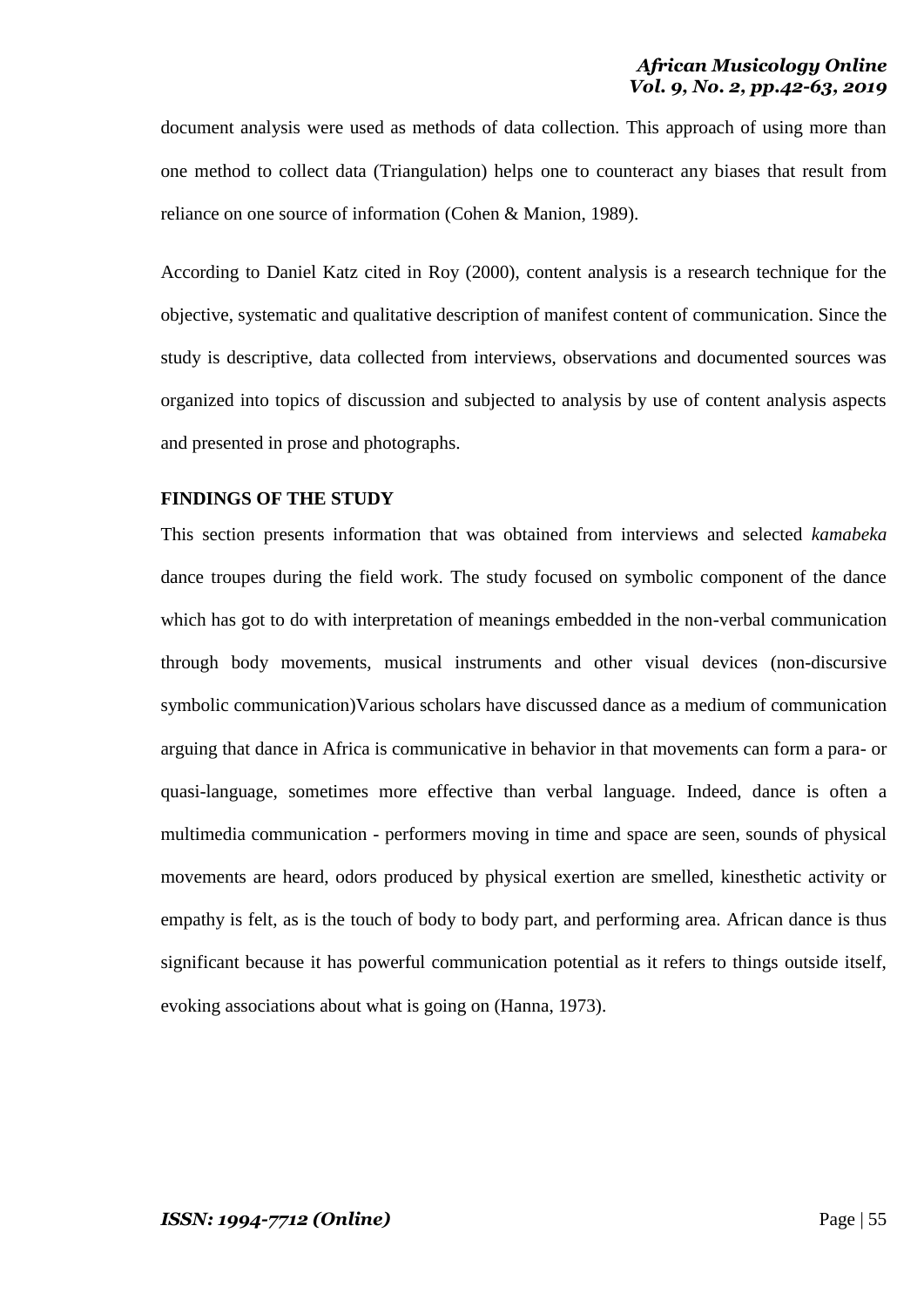# **Interpretation of Meanings Embedded in the Non-Discursive Symbolic Communication of**  *Kamabeka* **Cultural Dance**

According to Nabichikhi (personal interview, 2019) *Kamabeka* movements were adapted from the flapping of the wings of chicken. He argues that whenever a chicken flaps its wings, it is always responding to some stimulus or information from the immediate surrounding and most of the time the information is usually believed to be good to the extent that excites the chicken and causes it to respond by flapping its wings. Similar views were also shared by (Mukanda, Kundu, and Mechi in personal interviews, 2019).

According to Wanambisi (personal interview, 2019) *Kamabeka* does not shake in just one specific pattern. He argues that *kamabeka* can be made to vibrate (*khunikinia*) or sometimes be made to move in a vertical pattern. He further notes that as this happens other parts of the body are involved especially the back. He explains that the movements of the back symbolize the sexual expression of the Cock during mating and the vertical movement of the shoulders symbolize the flapping of the wings of the Cock as a symbol of happiness after going through a sexual experience. This perspective was also shared by (mindoti and Nabwana Personal interview, 2019)

Mindoti (personal interview, 2019) observes that, sex and romance most of the time except in isolated cases like rape go hand in hand. He therefore adds that, when shaking *kamabeka* in a forward and backward pattern while raising the arms in a shape as though to hug somebody, this shape signifies romance especially when lovers are embracing one another. This position was also shared by (Nabichikhi personal interview, 2019)

Wosula (personal interview, 2019) notes that, whenever *Kamabeka* dancers perform with their hands together around the torso, this symbolizes unity within a house hold. Nabwana (personal interview, 2019) Concurs with Wosula stating that, oneness is a product of being together. He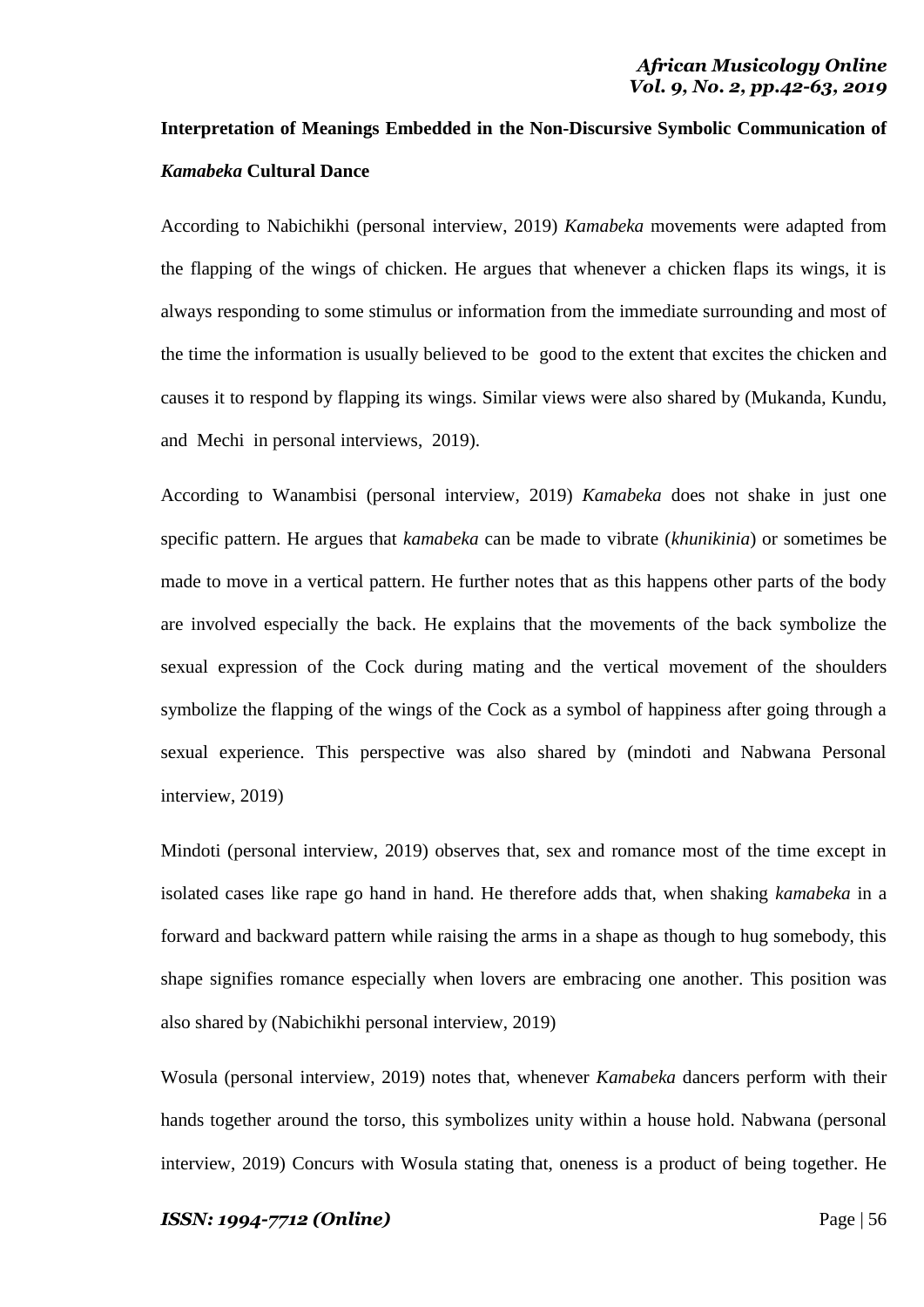gives examples of a situation where people are scattered in the field and when they are close to each other. He concludes that, those who are close to one another are bound by a common parameter which in his view is peace. Hence the joining of hands together points at peace as opposed to disharmony. See plate 6.



**Plate 6:** A photograph showing *kamabeka* dance with palms together Source: Kusienya Fred Wekesa from internet

According to Mukoyani (personal interview, 2019) when *Kamabeka* dancers dance in two lines

in a circular manner, it symbolizes unity of purpose in the community. See plate 7.



**Plate**: **7** Photograph showing *kamabeka* dance in two lines in a circular manner Source: Kusienya Fred Wekesa, from internet

# *ISSN: 1994-7712 (Online)* Page | 57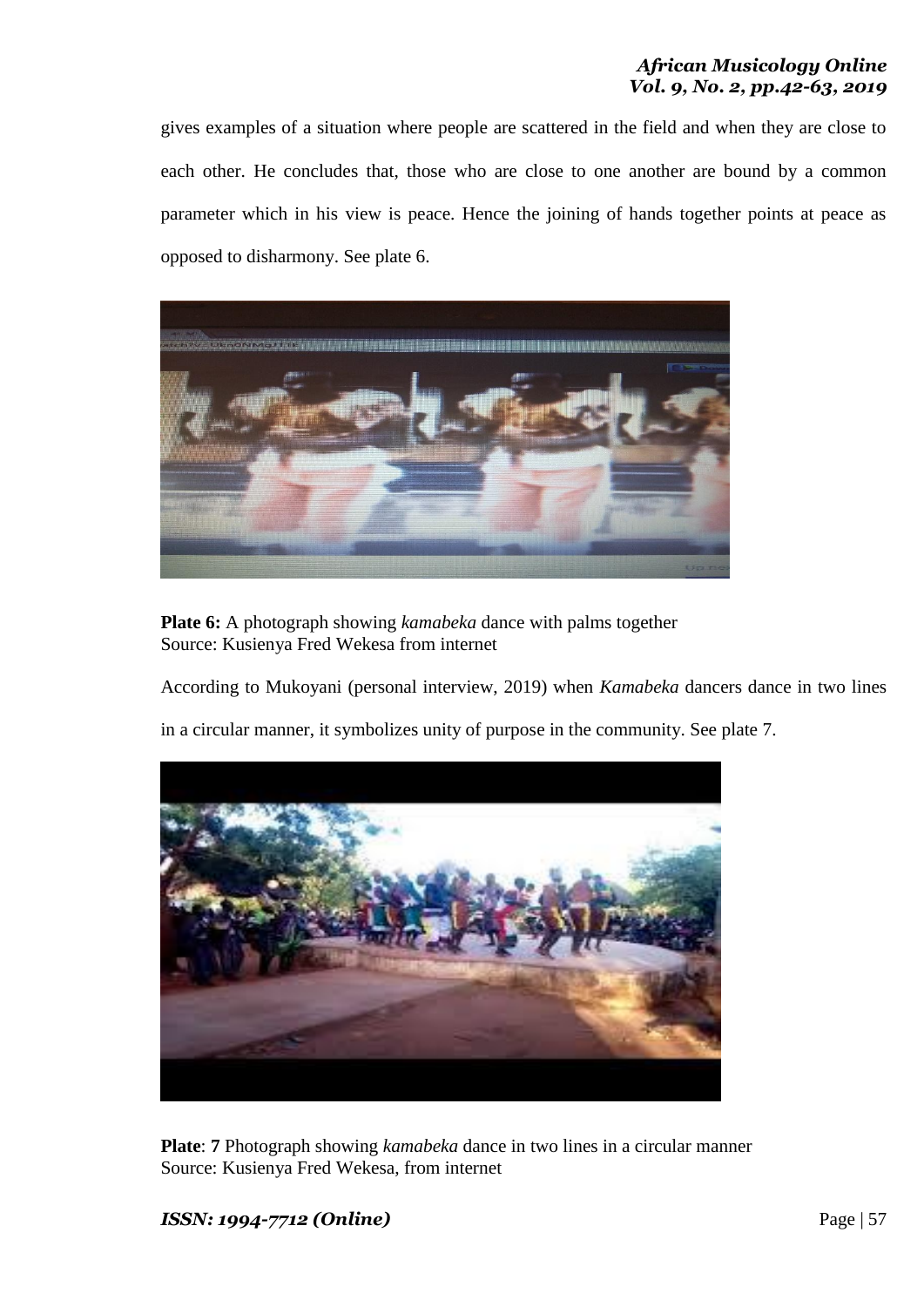Busuru (personal interview, 2019) When a dancer raises his hands up, it symbolizes the size of the horns of the ox or oxen. See the plate 8.



**Plate 8:** A photograph showing *kamabeka* dance with hands raised up Source: Kusienya Fred Wekesa, from internet



**Plate 9:** A photograph showing symbolism of a cow with big horns like in **plate 10** Source: Kusienya Fred Wekesa from Internet

Lutuli (personal interview, 2019) When a dancer faces down and widens his arms, it symbolizes

a cow with a big adder. See plate 9 and link it to plate 10.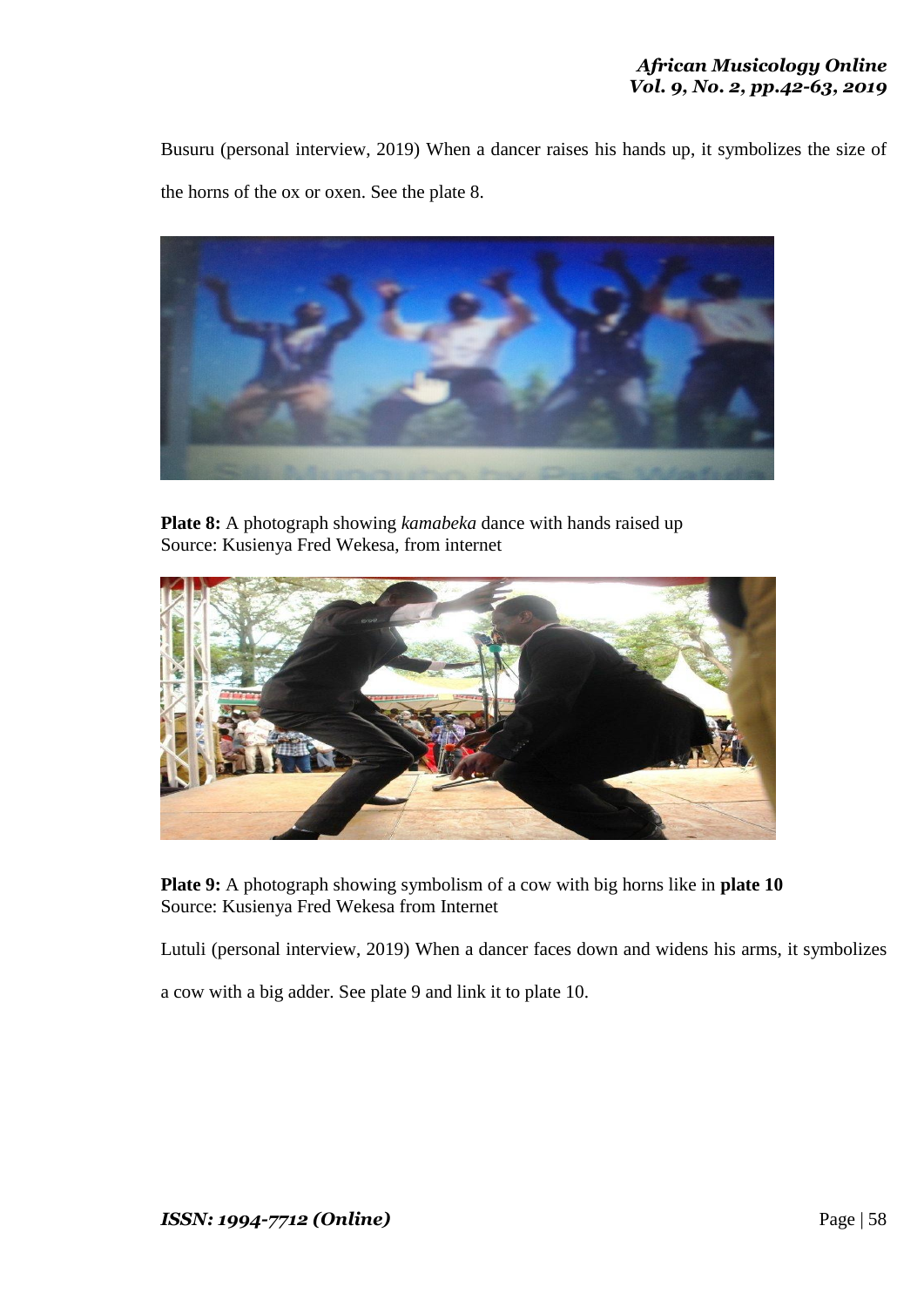

**Plate10**: An Ox with big horns **Plate11:** A Cow with big udder Source: Kusienya Fred Wekesa from Internet Source: Kusienya Fred Wekesa from Internet

According to Masika (personal interview, 2019), When a dancers performs with his hands pointing straight away from him, it symbolizes healthy heifers and sometimes healthy plantation (millet, maize, sorghum).



**Plate 12:** Photo of healthy heifers Source: Photo by Kusienya Fred Wekesa

According to Nabwana (personal interview, 2019), When a woman dances with her dress inside out, it symbolizes widowhood. According to Kundu (personal interview, 2019), When a woman dances with her both hands suspended around her breasts, it symbolizes that she is a woman with children whom she has breast fed and deserves respect. See plate13 below, the woman in a red top.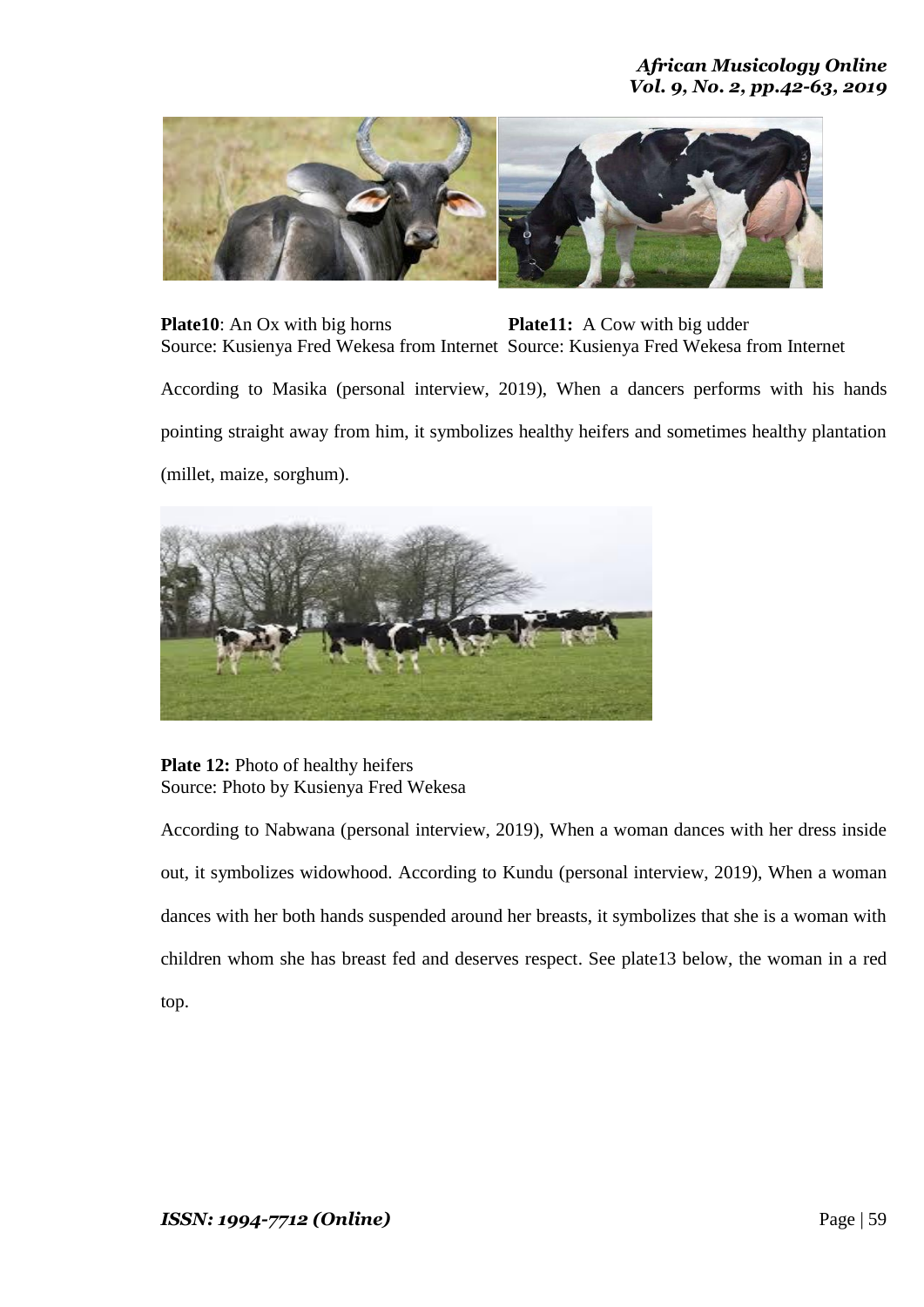

**Plate 13:** A photograph showing *kamabeka* dance Source: Kusienya Fred Wekesa from the field

According to Mukanda (personal interview, 2019) when elderly men and women dance *kamabeka* with their palms around their breasts pointing sharply away in a horizontal manner, it symbolizes that they have daughters who are ready to get married. According to Makete (personal interview, 2019), When both men and women dance in free style without observing strict patterns, it symbolizes freedom and cohesion in the community. See plate 14.



**Plate 14:** Photograph showing *Kamabeka* dance in free style. Source: Kusienya Fred Wekesa from Internet

# **CONCLUSION**

The purpose of this study was to interpret the meanings embedded in the non-discursive symbolic communication of *kamabeka* cultural dance of the *Bukusu* community. The study established that indeed there is a lot that is communicated through the movements, non-verbal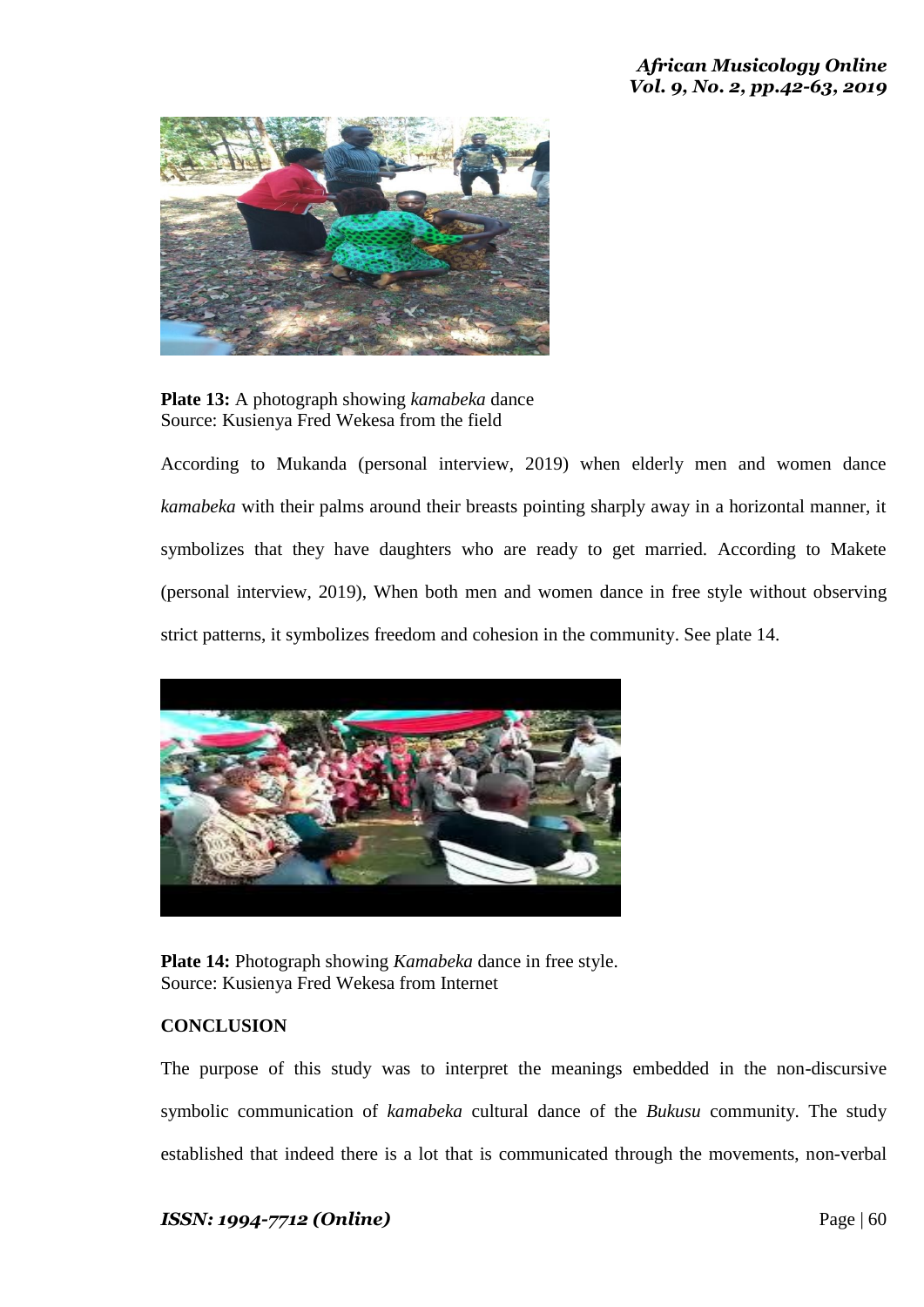cues as well as the musical instruments within the performance of *kamabeka*. Therefore, people should endeavor to get the message in the dance more that its entertainment value as majority of the dance audience has taken dance for.

# **REFERENCES**

- Adamson, F. (1967). *Communication models in musical arts*. California: Wad worth.
- Alphonse, P. (2005). *Symbolism and communication in African dance*. London: Croom Helm.
- Babbie, E. (1991). *The Practice of Social Research*. California: Wad worth.
- Cohen, L. & Manion, L. (1989). *Research methods in Education.* London: Croom Helm.
- Gitundu, J. (2010). The role of *Taarabu* music. Unpublished MA Thesis: Kenyatta University.
- Hanna, J. (1979). *To Dance is Human*: A Theory of Non-verbal Communication.

*Ethnomusicology, 30*(3), Doi: 10.2307/851611

- Hanna, L. (1973). *African Dance*: The Continuity of Change. *Yearbook of International Folk Music Council,* 5, 165- 17.
- Kolinski, M. (1965) *Studies in Ethnomusicology*. Westfalen Lippe: AOK Publications.
- Leeds-Huewitz, W. (1993).*Semiotics and communication: Sign, codes, cultures.* New Jersey: Lawrence Erlbaum associates, Publishers.
- Lomax, P. (1959). *Dance as a Product of Human Behavior*. London: The Free Press.
- Makila, F. (1978). *An Outline History of the Babukusu*. Nairobi: Kenya Literature Bureau.
- Miya, N. F. (2010). Educational content in the performing arts. Tradition and Christianity in Kenya. (Unpublished PhD Thesis), South African College of Music: University of Cape Town.
- Nketia,J. H.K. (1974). *Music of Africa*. London: Victor Collanz Ltd.
- Nketia,J. H.K. (1988). *Music of Africa*. New Edition. London: Victor Collanz Ltd.
- Nzewi, M. (1997). "*African Music: Theoretical Content and Creative Continuum*." Older shausen: Institut fur Musik Popularer Didaktik.

Omolo-Ongati, R.A. (2008). Recontextualisation of Orutu music of the Luo people of Kenya*: 1930s to 2006* (Unpublished PhD Thesis). Maseno University.

- Omolo-ongati, R. A. (2010). A Biography of Kenyan Musicians. A paper presented during the Permanent Presidential Music Commission workshop: Nairobi.
- Ranger, T.O. (1975). *Dance and Society in East Africa 1890-1970: The BeniNgoma*. New Hampshire: Heinemann Educational Books Ltd.

*ISSN:* 1994-7712 (Online) **Page | 61** Page | 61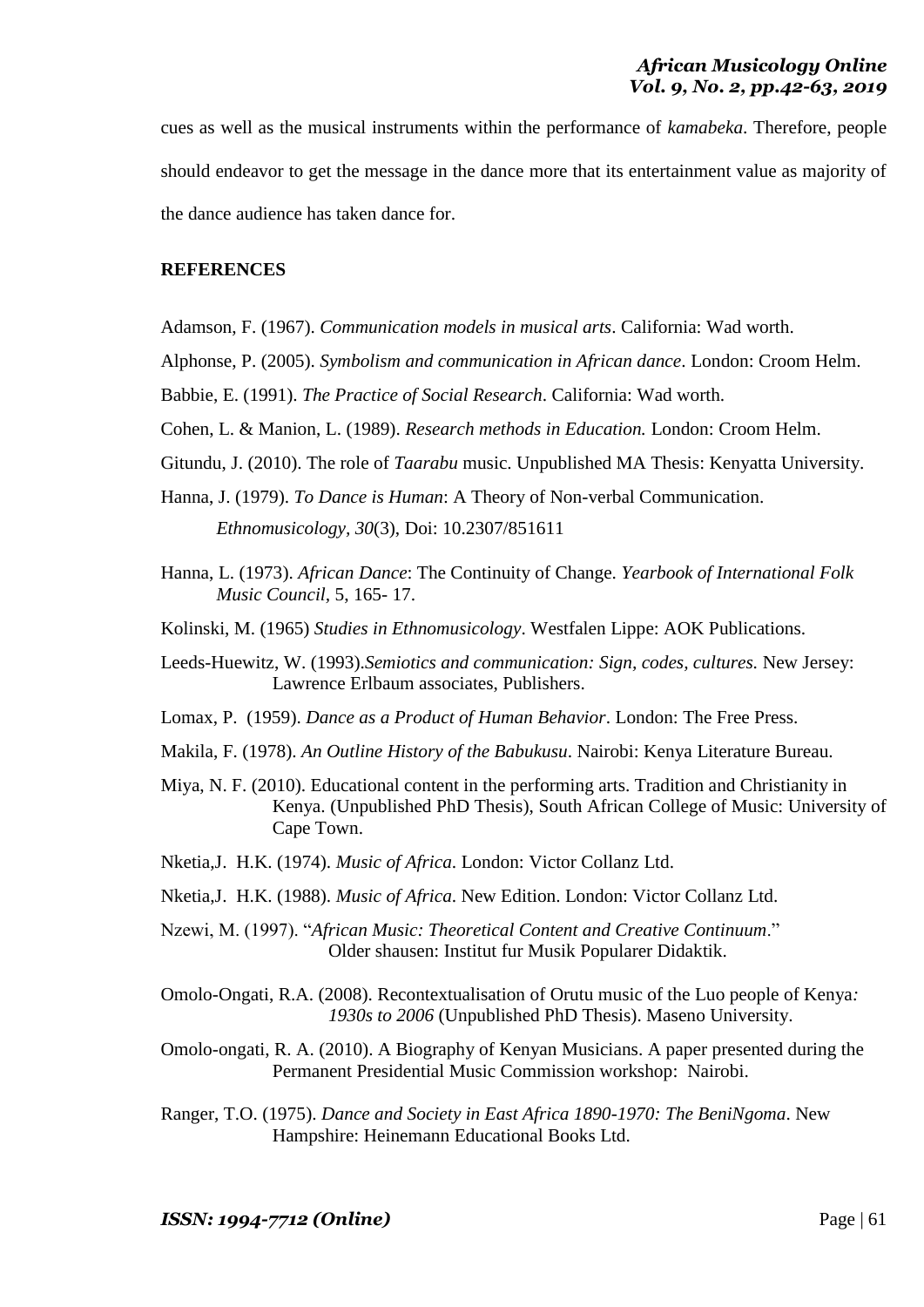- Roy, N. (2000). *Theory and Practice in Social Research, 6th Edition.* New Delhi: Subject Publishers.
- Seeger, P. (1961). American Favorite Ballads*: Tunes and Songs as Sung by Seeger Pete.* California: Oaks Publications
- Shitubi,W.I. (2005). *External influences on the Litungu traditional popular music of the Luhya in Kenya*. In Emerging Solutions for Musical Arts Education in Africa*.* A. Herbst (ed.) Cape Town: African Minds.

Trump, C. & Langer, W. (1964). *Symbolism in dance.* South Carolina: Woman"s college.

Wanyama, M.N. (2009). *Dance as a Means of Cultural Identity*: A Case of the *Bukusu Kamabeka* Dance. Muziki Press 5 (2).

Rinehart, R. & Winston, F. (1986). *Analytical research in Social sciences*. South Carolina: Woman"s College.

Senoga- Zake W. G. (2000). *Folk Music of Kenya.* Nairobi: Uzima Press.

## **LIST OF INTERVIEWEES**

Mindoti, W. M.  $(2019)$ . Personal Interview,  $10^{th}$  April. Nabichikhi, Y, J. (2019).Personal Interview, 28Th April. Kundu, J, W. (2019). Personal Interview,  $2<sup>nd</sup>$  May. Mechi, M, W, (2019). Personal Interview,  $10^{th}$  May Makete, W. F.  $(2019)$ . Personal Interview,  $14<sup>th</sup>$  May. Lutuli, C. J. (2019). Personal Interview,  $15<sup>th</sup>$  May. Wanambisi, J. (2019). Personal Interview, 18<sup>th</sup> May. Busuru, S. K. (2019). Personal Interview,  $20<sup>th</sup>$  May. Mukanda, J. (2019). Personal Interview,  $22<sup>nd</sup>$  May. Masika, M.  $(2019)$ . Personal Interview,  $24<sup>th</sup>$  May. Mukoyani, S. (2019). Personal Interview, 26<sup>th</sup>, Mav.